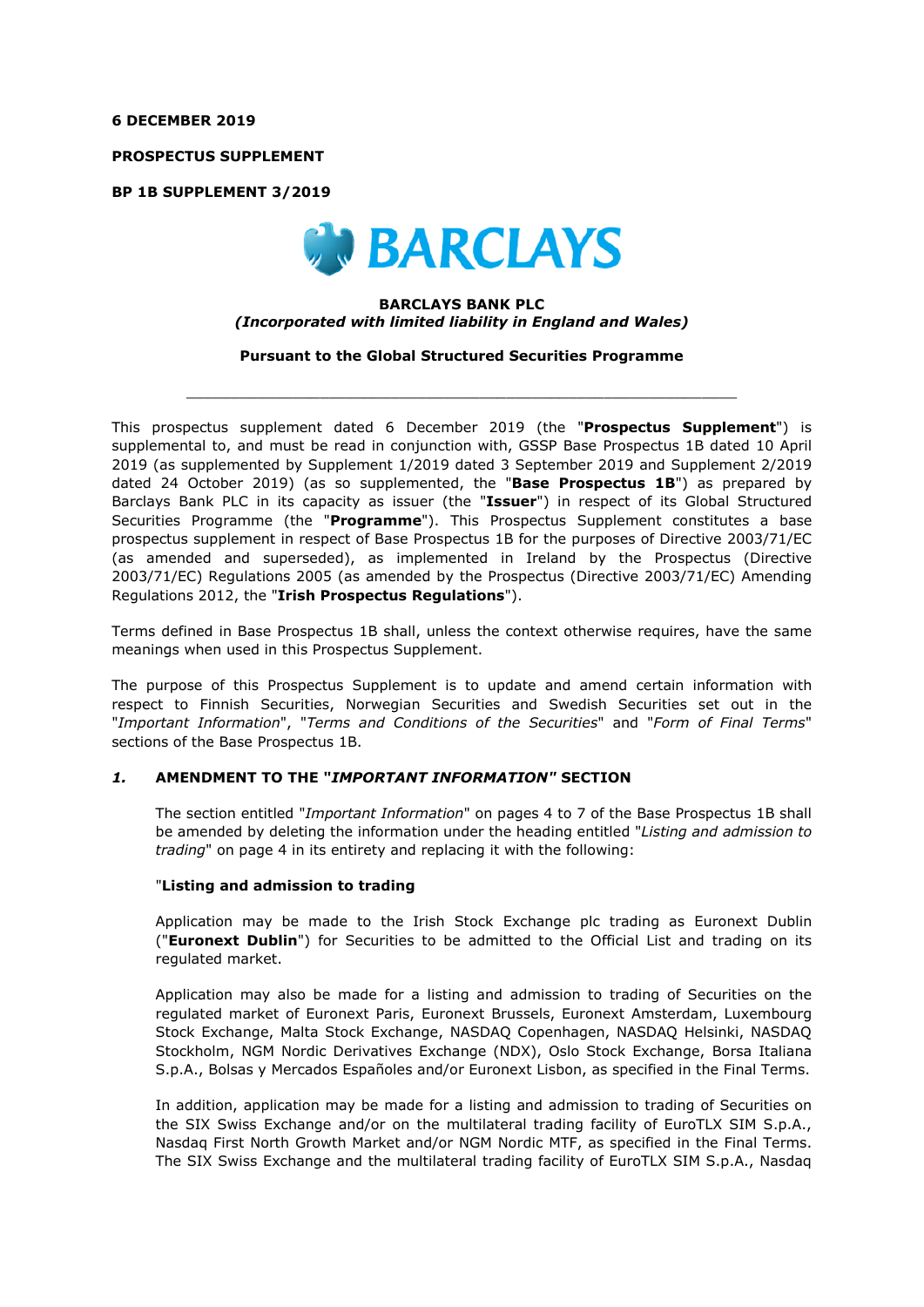First North and/or NGM Nordic MTF are not regulated markets for the purposes of the Prospectus Directive."

# **2. AMENDMENTS TO THE "***TERMS AND CONDITIONS OF THE SECURITIES***" SECTION**

The section entitled "*Terms and Conditions of the Securities*" on pages 124 to 239 of the Base Prospectus 1B shall be amended by:

(a) (i) inserting the phrase "the Finnish Securities Markets Act (746/2012)," immediately after the words "in accordance with" in the second line of General Condition 1.1(c) (*Form, title and transfer – Form of Securities – Form of Finnish Securities*) on page 126 and (ii) replacing the words "the Finnish Act on the Book-entry System and Clearing Activity(*laki arvo-osuusjärjestelmästä ja selvitystoiminnasta* (749/2012))" in the second and third lines of the same General Condition by the words "the Finnish Act on the Book-entry System and Settlement Activities (*laki arvoosuusjärjestelmästä ja selvitystoiminnasta* (348/2017))", so that the amended General Condition 1.1(c) shall read as follows:

# "(c) **Form of Finnish Securities**

Finnish Securities are issued in uncertificated and dematerialised book-entry form in accordance with the Finnish Securities Markets Act (746/2012), the Finnish Act on the Book-entry System and Settlement Activities (*laki arvoosuusjärjestelmästä ja selvitystoiminnasta* (348/2017)) and the Finnish Act on Book-entry Accounts (*laki arvo-osuustileistä* (872/1991)), other applicable Finnish legislation and Euroclear Finland Rules. No Global Securities or Definitive Securities representing Finnish Securities will be issued, and the General Conditions of such securities will be construed accordingly. References in the General Conditions to Coupons, Talons and Global Securities shall not apply to Finnish Securities.";

(b) replacing the words "Norwegian paperless securities registry" in the second line of General Condition 1.1(f) (*Form, title and transfer – Form of Securities – Form of Norwegian Securities*) on page 127 by the defined term "VPS", so that the amended General Condition 1.1(f) shall read as follows:

#### "(f) **Form of Norwegian Securities**

Norwegian Securities are issued in uncertificated book-entry form and cleared through the VPS, in accordance with the Securities Registration Act 2002-07-05 no. 64 as amended from time to time, and Regulation 2003-05-21 no. 620 on the information that shall be registered in a securities register and the VPS Rules. References in the Conditions to Coupons, Talons and Global Securities shall not apply to Norwegian Securities.";

(c) replacing the words "Swedish Financial Instruments Accounts Act (1998:1479)" in the second and third lines of General Condition 1.1(g) (*Form, title and transfer – Form of Securities – Form of Swedish Securities*) on page 127 with "Swedish Central Securities Depositories and Financial Instruments Accounts Act (1998:479)" so that the amended General Condition 1.1(g) shall read as follows:

# "(g) **Form of Swedish Securities**

Swedish Securities are issued in uncertificated and dematerialised book-entry form in accordance with the Swedish Central Securities Depositories and Financial Instruments Accounts Act (1998:1479) (*Sw. Lag (1998:1479) om kontoföring av finansiella instrument*), other applicable Swedish legislation and the Relevant Rules. No Global Securities or Definitive Securities representing Swedish Securities will be issued, and the General Conditions of such securities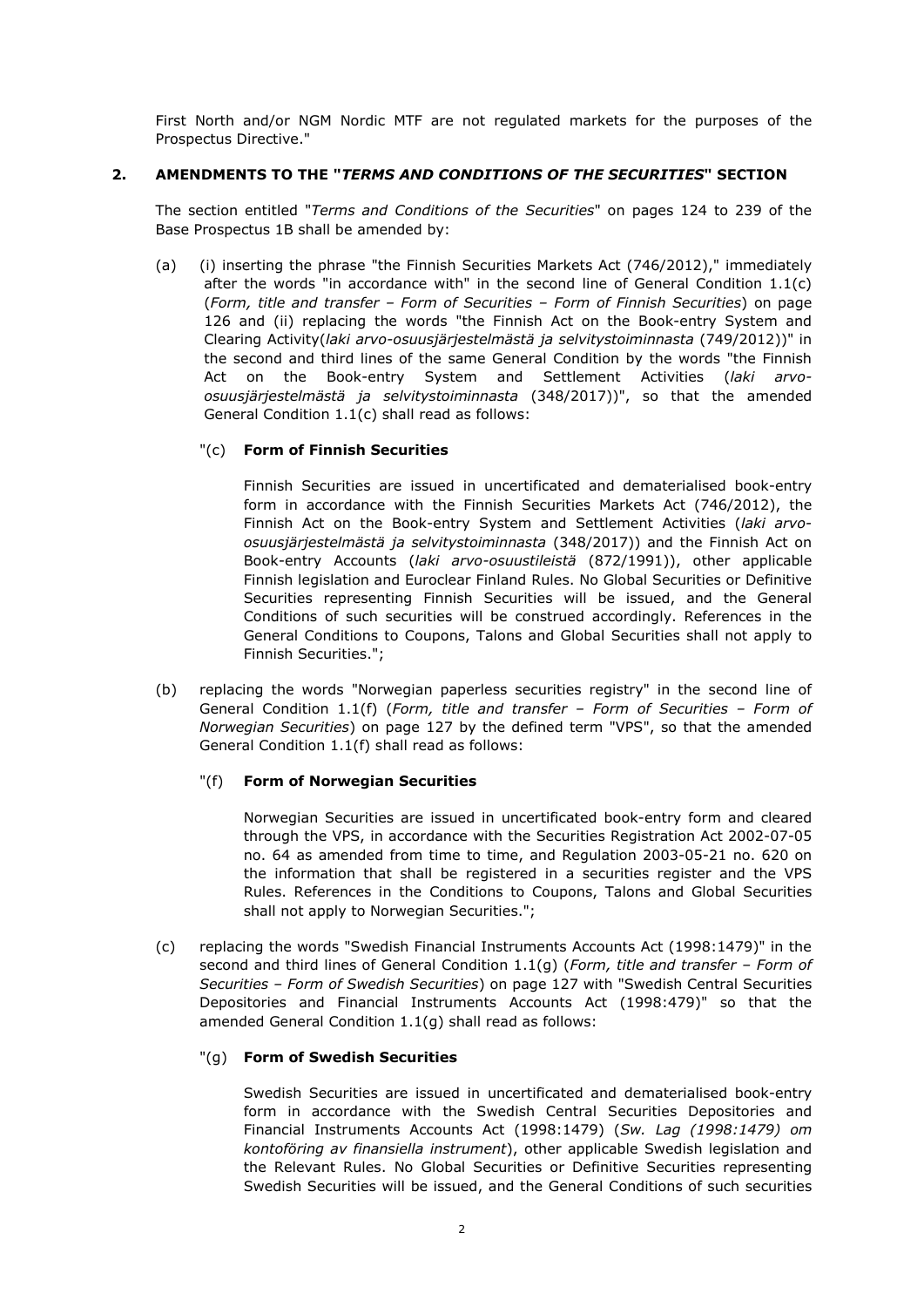will be construed accordingly. Swedish Securities will be transferred, cleared and settled with Euroclear Sweden. References in the General Conditions to Coupons, Talons and Global Securities shall not apply to Swedish Securities.";

(d) (i) inserting the words "and the Finnish Issue and Paying Agent" immediately after the words "the Issuer" in the first and fourth lines of the second paragraph under General Condition 1.4(c) (*Form, Title and Transfer – Title – Title to Finnish Securities*) on page 130 and (ii) inserting the word "also" immediately after the words "The Issuer shall" in the last line of the same paragraph, so that the amended General Condition 1.4(c) shall read as follows:

# "(c) **Title to Finnish Securities**

In respect of Finnish Securities, the "**Holder**" will be the person in whose name a Finnish Cleared Security is registered in a book-entry account in the bookentry system of Euroclear Finland (including a nominee Accountholder, as the case may be) in accordance with Finnish laws and the Euroclear Finland Rules. Where a nominee is so evidenced, it shall be treated as the Holder of the relevant Finnish Securities.

Notwithstanding any secrecy obligation, the Issuer and the Finnish Issue and Paying Agent shall, subject to the Relevant Rules and applicable laws, be entitled to obtain a list of the Holders and information on the Holders from Euroclear Finland (and Euroclear Finland shall be entitled to provide such information to the Issuer and the Finnish Issue and Paying Agent), provided that it is technically possible for Euroclear Finland to maintain such a list. The Issuer shall also pass on such information to the Finnish Issue and Paying Agent upon request.";

(e) replacing the words "Swedish Financial Instruments Accounts Act (1998:1479)" in the fourth and fifth line of the first paragraph under General Condition 1.4(f) (*Form, title and transfer – Title – Title of Swedish Securities*) on page 131 with "Swedish Central Securities Depositories and Financial Instruments Accounts Act (1998:479)" so that the amended General Condition 1.4(f) shall read as follows:

#### "**Title to Swedish Securities**

In respect of Swedish Securities, the "**Holder**" will be the person in whose name a Swedish Security is registered in a book-entry account in the book-entry system of Euroclear Sweden (including a nominee Accountholder, as the case may be) in accordance with the Swedish Central Securities Depositories and Financial Instruments Accounts Act (1998:479) (*Sw. Lag (1998:1479) om kontoföring av finansiella instrument*) and the Euroclear Sweden Rules. Where a nominee is so evidenced, it shall be treated as the Holder of the relevant Swedish Securities.

Notwithstanding any secrecy obligation, the Issuer shall, subject to the Relevant Rules and applicable laws, be entitled to obtain a list of the Holders and information on the Holders from Euroclear Sweden (and Euroclear Sweden shall be entitled to provide such information to the Issuer), provided that it is technically possible for Euroclear Sweden to maintain such a list. The Issuer shall pass on such information to the Swedish Issue and Paying Agent upon request.";

(f) (i) replacing the words "the Finnish Act on the Book-entry System and Clearing Activity" in the second and third lines of General Condition 1.5(a)(iii) (*Form, Title and Transfer – Transfers – Transfers of Cleared Securities – Transfers of Finnish Securities*) on page 132 by the words "the Finnish Act on the Book-entry System and Settlement Activities (*laki arvo-osuusjärjestelmästä ja selvitystoiminnasta* (348/2017))" and (ii) inserting the words "(*laki arvo-osuustileistä (*872/1991))"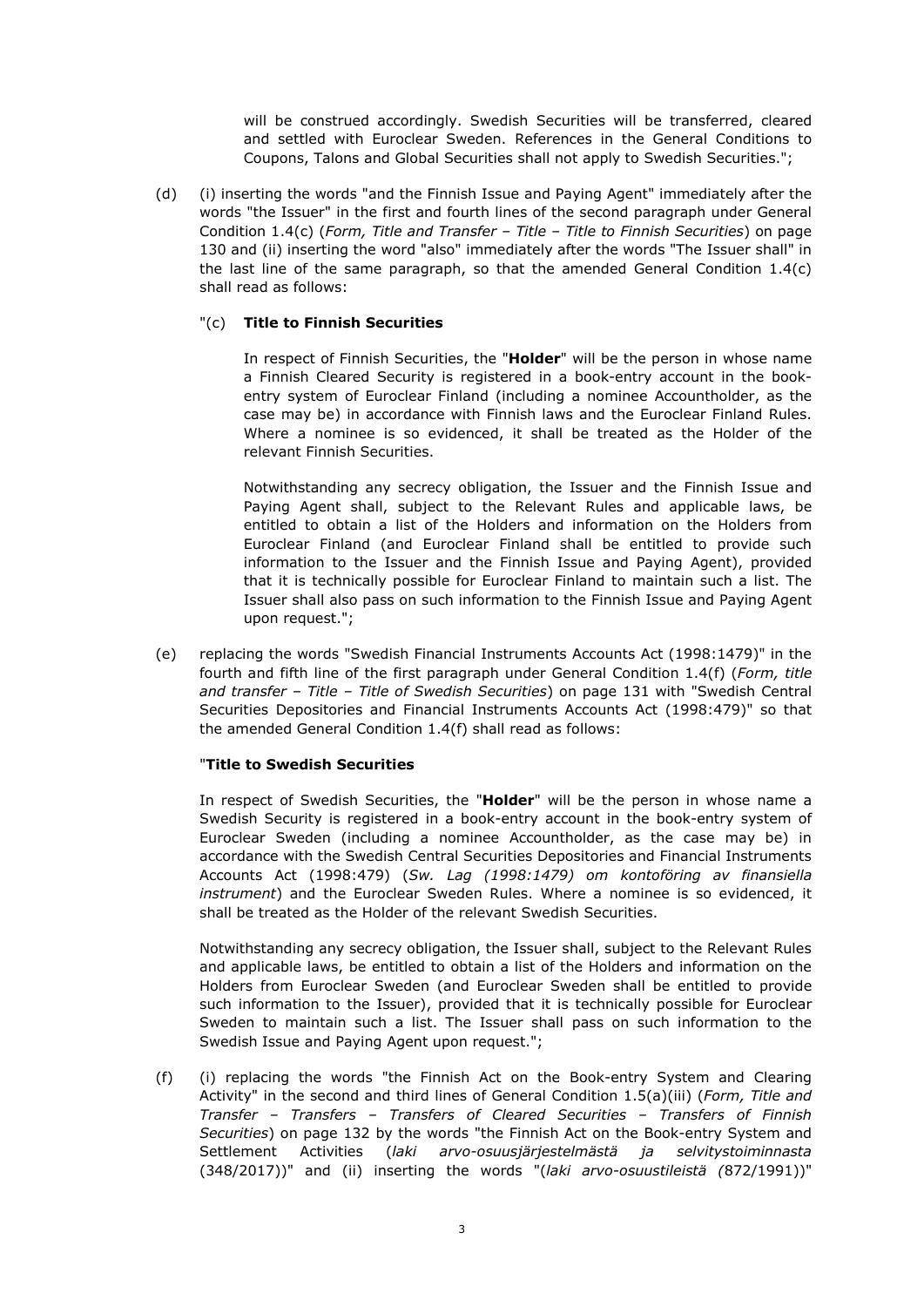immediately after the words "the Finnish Act on Book-entry Accounts" in the last line of the same General Condition, so that the amended General Condition 1.5(a)(iii) shall read as follows:

# "(iii) **Transfers of Finnish Securities**

Transfers of Finnish Securities are effected upon entry in the Euroclear Finland Register and in accordance with the Relevant Rules, the Finnish Act on the Book-entry System and Settlement Activities (*laki arvo-osuusjärjestelmästä ja selvitystoiminnasta* (348/2017)) and the Finnish Act on Book-entry Accounts (*laki arvo-osuustileistä (*872/1991)).";

(g) replacing the word "entry" in General Condition 1.5(a)(v) (*Form, Title and Transfer – Transfers – Transfers of Cleared Securities – Transfers of Norwegian Securities*) on page 132 by the words "registration of such transfer", so that the amended General Condition 1.5(a)(v) reads as follows:

# "(v) **Transfers of Norwegian Securities**

Transfers of Norwegian Securities are effected upon registration of such transfer in the VPS Register and in accordance with the Relevant Rules.";

(h) replacing the words "Swedish Financial Instruments Accounts Act (1998:1479)" in the second and third line of General Condition 1.5(a)(vi) (*Form, title and transfer – Transfers – Transfer of Cleared Securities – Transfer of Swedish Securities*) on page 132 with "Swedish Central Securities Depositories and Financial Instruments Accounts Act  $(1998:479)$ " so that the amended General Condition  $1.5(a)(vi)$  shall read as follows:

# "(vi) **Transfers of Swedish Securities**

Transfers of Swedish Securities are effected upon entry in the Euroclear Sweden Register and in accordance with the Swedish Central Securities Depositories and Financial Instruments Accounts Act (1998:479) (*Sw. Lag (1998:1479) om kontoföring av finansiella instrument*) and the Relevant Rules";

(i) (i) replacing the words "the third Helsinki Business Day before" immediately preceding the words "the Relevant Date" in fourth line of General Condition 6.5 (*Payments – Payment in respect of Finnish Securities*) on page 138 by "the TARGET Business Day immediately preceding" and (ii) replacing the words "the Finnish Act on the Bookentry System and Clearing Activity" in the fifth and sixth lines of the same General Condition by the words "the Finnish Act on the Book-entry System and Settlement Activities (*laki arvo-osuusjärjestelmästä ja selvitystoiminnasta* (348/2017))", so that the amended General Condition 6.5 shall read as follows:

#### "6.5 **Payment in respect of Finnish Securities**

Payments of principal, interest and instalments of principal in respect of the Finnish Securities will be made to the Holders of the Finnish Securities (appearing on the register maintained by Euroclear Finland in accordance with the Relevant Rules at the close of business on the TARGET Business Day immediately preceding the Relevant Date) in accordance with the Finnish Act on the Book-entry System and Settlement Activities (*laki arvoosuusjärjestelmästä ja selvitystoiminnasta* (348/2017)), the Finnish Act on Book-entry Accounts (*laki arvo-osuustileistä* (872/1991)), other applicable Finnish legislation and the Relevant Rules.";

(j) (i) deleting the words "through the VPS System and" in the second line of General Condition 6.7 (*Payments – Payment in respect of Norwegian Securities*) on page 138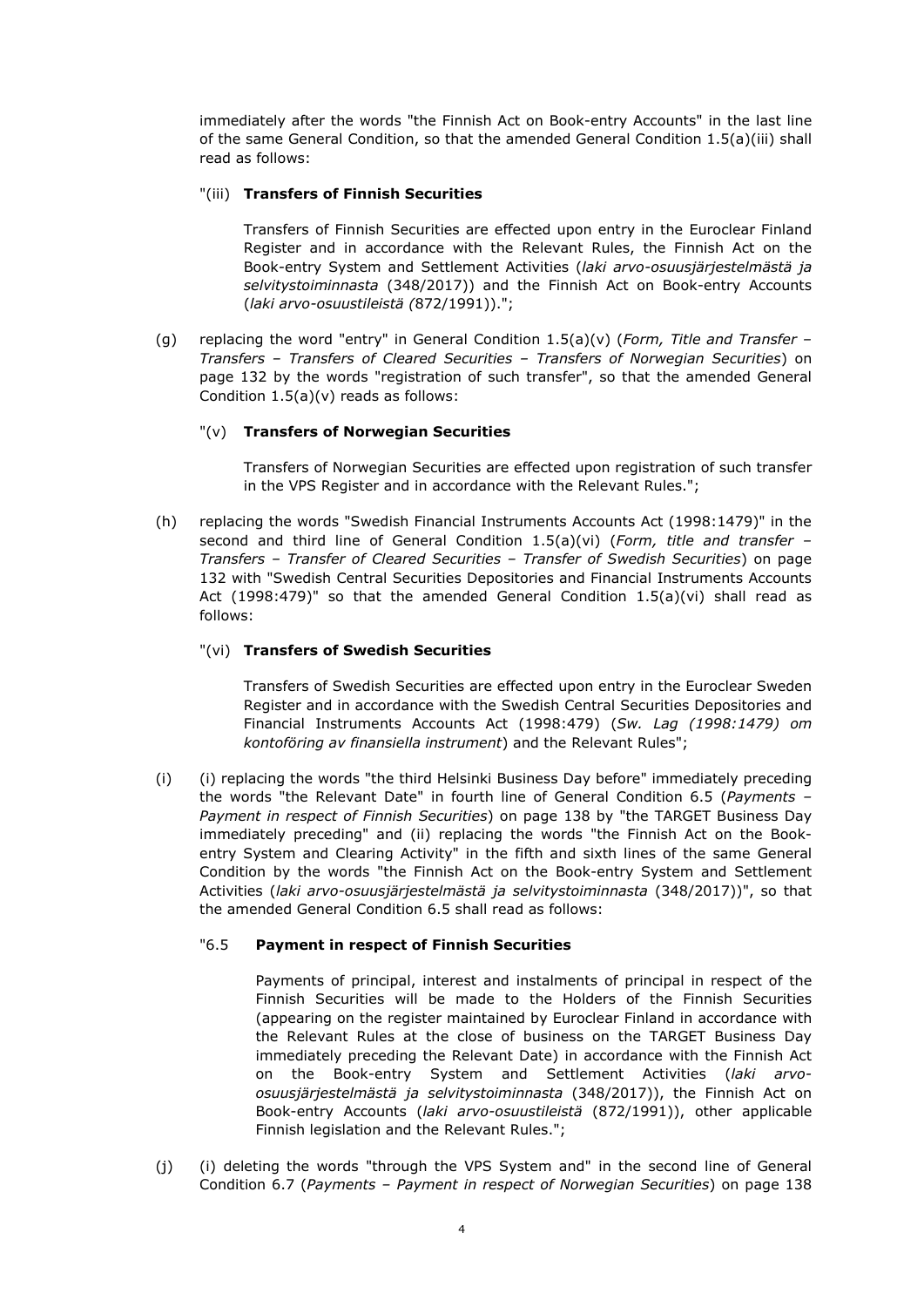and (ii) replacing the word "and" in the third line of the same General Condition by the words "as well as the", so that the amended General Condition 6.7 shall read as follows:

#### "6.7 **Payments in respect of Norwegian Securities**

The Issuer will ensure that all payments to Holders of Norwegian Securities will be made with the assistance of the Norwegian Issue and Paying Agent as well as the Accountholder for the Issuer in the VPS System and in accordance with the Relevant Rules.";

(k) replacing the words "Swedish Financial Instruments Accounts Act (1998:1479)" in the seventh and eighth line of General Condition 6.8 (*Form, title and transfer – Payments – Payments in respect of Swedish Securities*) on page 138 with "Swedish Central Securities Depositories and Financial Instruments Accounts Act (1998:479)" so that the amended General Condition 6.8 shall read as follows:

# "6.8 **Payments in respect of Swedish Securities**

Payments of principal and interest in respect of the Swedish Securities will be made to the Holders of the Swedish Securities (appearing on the register maintained by Euroclear Sweden in accordance with the Relevant Rules at the close of business on (i) in respect of principal and interest payments on Securities issued in notional, the fifth and (ii) in respect of principal payments on Securities issued in units, the fourth and (iii) in respect of interest payments on Securities issued in units, the fifth, Stockholm Business Day before the Relevant Date) in accordance with the Swedish Central Securities Depositories and Financial Instruments Accounts Act (1998:479) (*Sw. Lag (1998:1479) om kontoföring av finansiella instrument*) and the Relevant Rules.";

(l) deleting the words "as Accountholder" in the eighth line of sub-paragraph (f) under General Condition 18.1 (*Agents – Appointment of Agents*) on pages 197 and 198, so that the amended sub-paragraph (f) shall read as follows:

"The Agents act solely as agents of the Issuer and do not assume any obligation or relationship of agency or trust for or with any Holder. The Issuer reserves the right to vary or terminate the appointment of the Agents and to appoint additional or other Agents, provided that the Issuer shall at all times maintain:

…

…

- (f) a French Issue and Paying Agent, so long as French Cleared Securities or French Securities are outstanding; a Danish Issue and Paying Agent, so long as any Danish Securities are outstanding; a Finnish Issue and Paying Agent, so long as any Finnish Securities are outstanding; a Swedish Issue and Paying Agent and Euroclear Sweden as the central securities depository, so long as any Swedish Securities are outstanding; a Swiss Issue and Paying Agent, so long as any Swiss Securities are outstanding, and a Norwegian Issue and Paying Agent and an authorised VPS account manager (Kontofører), so long as any Norwegian Securities are outstanding and, in each case, in accordance with the requirements of the Relevant Rules; and";
- (m) deleting sub-paragraph (k) under General Condition 23.1 (*Notices To Holders*) on page 202 in its entirety and replacing it with the following:

"All notices to Holders will be given in writing and deemed to have been duly given and valid: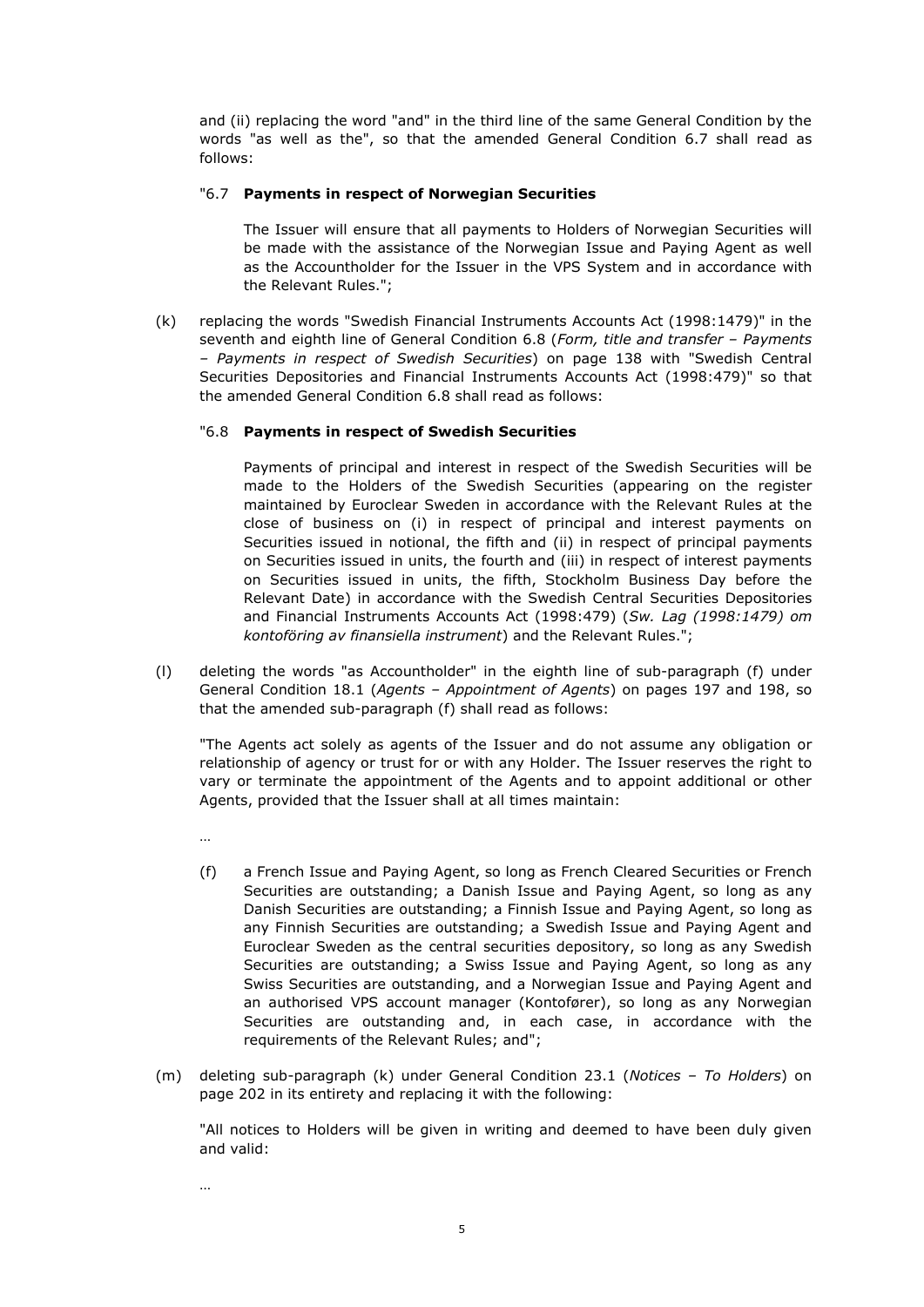- (k) **in the case of Norwegian Securities**, if delivered to the Norwegian Issue and Paying Agent who shall in turn distribute the notice through the VPS System to the Securityholders.";
- (n) (i) replacing sub-paragraph (i) under General Condition 25.2(d) (*Modifications and meetings of Holders – Modifications requiring the consent of the Holders (Securities other than French Securities) – Consent in respect of Finnish Securities*) on page 205 by the following:
	- "(i) Any person registered on the fifth Business Day prior to the meeting of Holders as a Holder in the registers kept by Euroclear Finland in respect of the Securities shall be entitled to vote at the meeting of Holders in person or by proxy if holding any of the nominal amount of the Securities at the time of the meeting, provided that where the Securities are held by a nominee Holder, voting rights are vested with the beneficial holders who must on the fifth Business Day prior to the meeting of Holders be temporarily registered for voting purposes as the Holders on the "temporary list of owners" in accordance with the Euroclear Finland Rules for purposes of exercising voting rights in the meeting in person or by proxy." and

(ii) replacing the first sentence in sub-paragraph (iii) under the same General Condition by the sentence "Resolutions passed at a meeting of Holders shall be notified to the Holders in accordance with General Condition 23.1(h) (*Notices – To Holders – In the case of Finnish Securities*).", so that the amended General Condition 25.2(d) shall read as follows:

# "(d) **Consent in respect of Finnish Securities**

In addition to the provisions set out in paragraph (a) above, the following shall apply in respect of the Finnish Securities:

- (i) Any person registered on the fifth Business Day prior to the meeting of Holders as a Holder in the registers kept by Euroclear Finland in respect of the Securities shall be entitled to vote at the meeting of Holders in person or by proxy if holding any of the nominal amount of the Securities at the time of the meeting, provided that where the Securities are held by a nominee Holder, voting rights are vested with the beneficial holders who must on the fifth Business Day prior to the meeting of Holders be temporarily registered for voting purposes as the Holders on the "temporary list of owners" in accordance with the Euroclear Finland Rules for purposes of exercising voting rights in the meeting in person or by proxy.
- (ii) A meeting of Holders shall be held in Helsinki and its chairman shall be appointed by the Issuer. If the Issuer fails to appoint such a chairman no later than five days prior to the meeting of Holders, he or she shall be appointed by the Finnish Issue and Paying Agent.
- (iii) Resolutions passed at a meeting of Holders shall be notified to the Holders in accordance with Condition 23.1(h) (*Notices – To Holders – In the case of Finnish Securities*). In addition, Holders are obliged to notify subsequent transferees of the Securities of the resolutions of the meeting of Holders.";
- (o) replacing each reference to "Business Day" and "Banking Day" in each of subparagraphs (a) and (b) under General Condition 25.2(e) (*Modifications and meetings of Holders – Modifications requiring the consent of the Holders (Securities other than French Securities) – Consent in respect of Swedish Securities*) on pages 205 and 206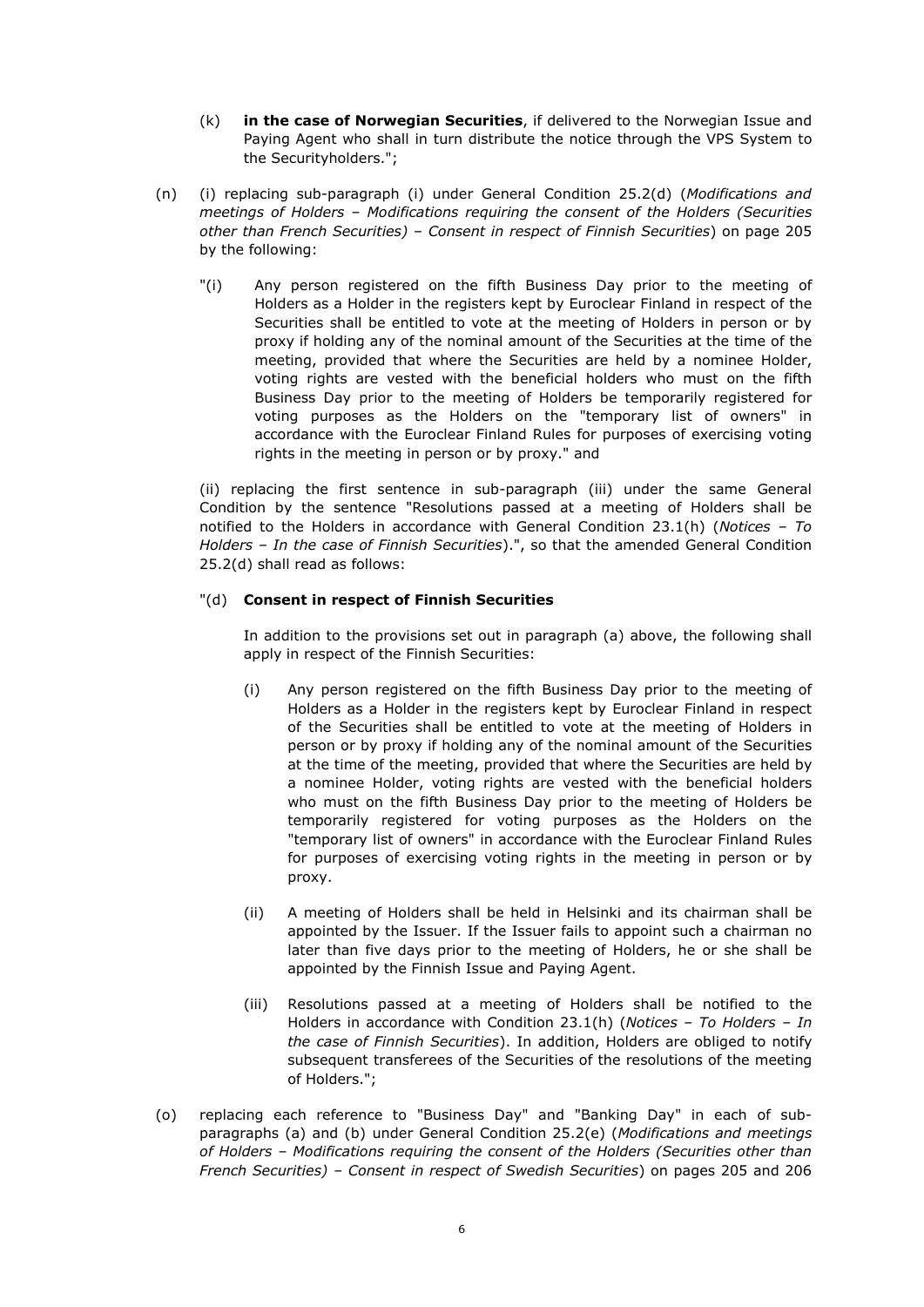by the phrase "Stockholm Business Day", so that the amended General Condition 25.2(e) shall read as follows:

#### "(e) **Consent in respect of Swedish Securities**

In addition to the provisions set out in paragraph (a) above, the following shall apply in respect of the Swedish Securities:

- (i) Only Holders registered as Holders on the fifth Stockholm Business Day prior to the Holders' meeting (or the procedure in writing) are entitled to vote at the Holders' meeting (or the procedure in writing). The Swedish Issue and Paying Agent shall ensure that there is an excerpt from the register kept by Euroclear Sweden available at the Holders' meeting (or the procedure in writing) showing the registered Holders on the fifth Stockholm Business Day prior to the Holders' meeting (or the procedure in writing).
- (ii) Holders of Securities registered with nominees shall be considered Holders instead of the authorised nominee if the Holder shows a certificate from the authorised nominee (A) certifying that the relevant person was the holder of Securities on the fifth Stockholm Business Day prior to the Holders' meeting (or procedure in writing), and (B) showing the number of Securities held by that person on the fifth Stockholm Business Day prior to the Holders' meeting (or the procedure in writing). In respect of Securities registered with authorised nominees, the authorised nominee shall be regarded as present at the Holders' meeting (or the procedure in writing) with the number of Securities that the nominee represents as Holder.";
- (p) deleting the definition of "Helsinki Business Day" under General Condition 31.1 (*Definitions and interpretation – Definitions*) on page 226 in its entirety;
- (q) deleting the words "SEB Merchant Banking" in the definition of "Norwegian Issue and Paying Agent" under General Condition 31.1 (*Definitions and interpretation – Definitions*) on page 231, so that the amended definition shall read as follows:

""**Norwegian Issue and Paying Agent**" means, in respect of any Series of Norwegian Securities, Skandinaviska Enskilda Banken AB (publ), a banking institution incorporated under the laws of Sweden whose registered office is at Kungsträdgårdsgatan 8, SE-106 40 Stockholm, Sweden, acting through its Oslo branch, or such other issue and paying agent specified as a 'Paying Agent' in the Final Terms.";

(r) deleting the definition of "Norwegian Securities" under General Condition 31.1 (*Definitions and interpretation – Definitions*) on page 231 and replacing it with the following:

""**Norwegian Securities**" means Securities issued in uncertificated and dematerialised electronic book-entry form and registered with the VPS in accordance with the Relevant Rules."; and

(s) deleting the definition of "VPS" under General Condition 31.1 (*Definitions and interpretation – Definitions*) on page 238 and replacing it with the following:

""**VPS**" means Verdipapirsentralen ASA (the Norwegian Central Securities Depository), Fred. Olsens gate 1, 0107 Oslo, Norway.".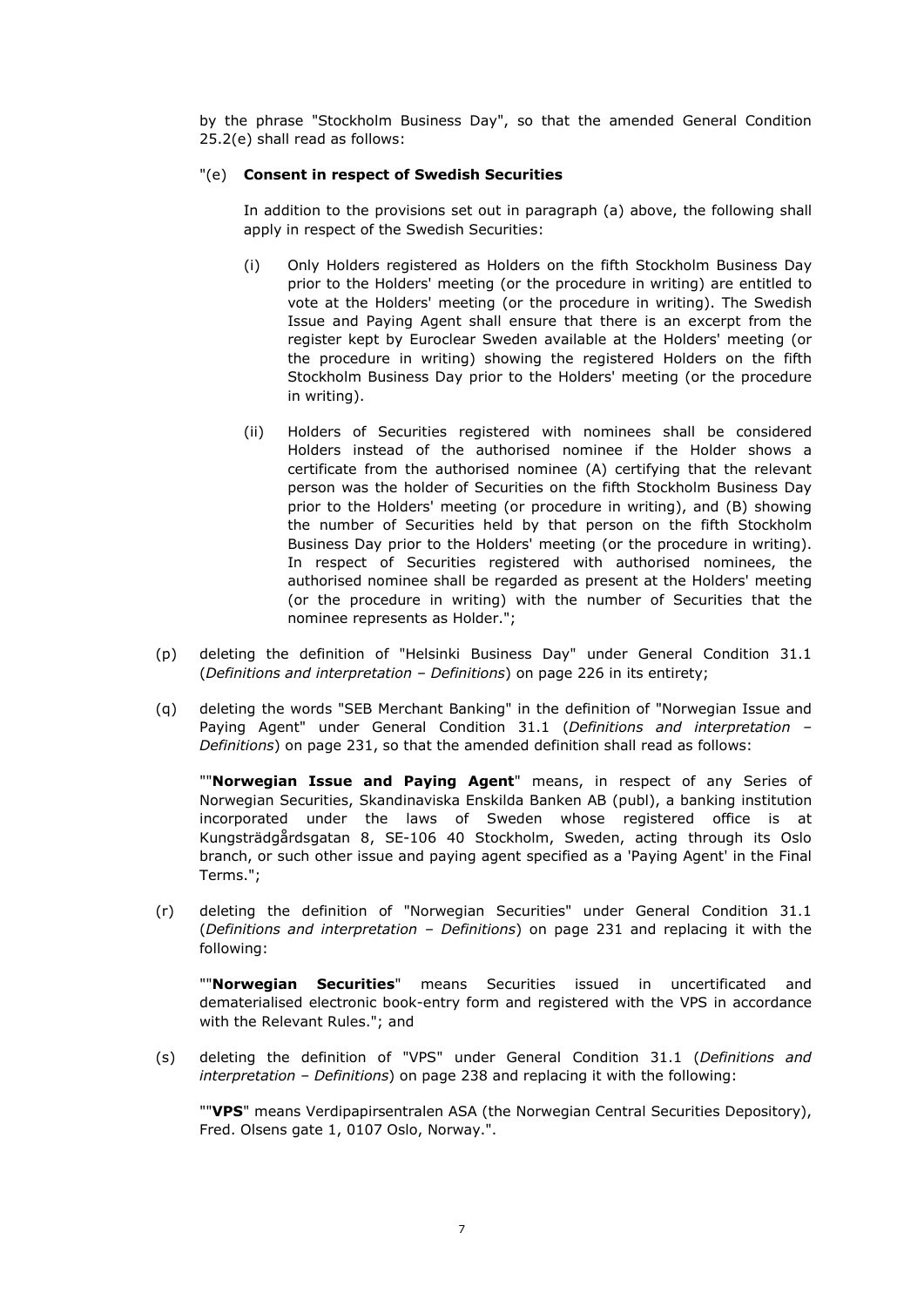# **3. AMENDMENTS TO THE "FORM OF FINAL TERMS" SECTION**

The section entitled "*Form of Final Terms*" on pages 240 to 291 of the Base Prospectus 1B shall be amended by:

(a) inserting the following as a new paragraph immediately after the paragraph "The Securities do not constitute an investment in a collective investment scheme and are neither subject to the CISA nor to the supervision of the Swiss Financial Market Supervisory Authority FINMA.]" on page 241 as follows:

"[*Insert if the Securities are listed on the Nasdaq First North Growth Market:* Nasdaq First North is an MTF, as defined in EU legislation (as implemented in national law), operated by an exchange within the Nasdaq group. Issuers on Nasdaq First North are not subject to all the same rules as issuers on a regulated main market, as defined in EU legislation (as implemented in national law). Instead they are subject to a less extensive set of rules and regulations. The risk in investing in an issuer on Nasdaq First North may therefore be higher than investing in an issuer on the main market. The exchange approves the application for admission to trading.]";

(b) (i) replacing the words "Norwegian Central Securities Depository" in Line Item 40 (*Form of Securities*) under Part A (*Contractual Terms*) on page 283 by the defined term "VPS" and (ii) inserting the words "Central Securities Depositories and" immediately following the word "Swedish" and immediately preceding the words "Financial Instruments Accounts Act (1998:1479)" in the same Line Item, so that the amended Line Item 40 shall read as follows:

| 40. | Form of Securities | [Global Bearer Securities: [Temporary Global Security,<br>exchangeable for a Permanent Global Security] [Permanent<br>Global Security[, exchangeable for a Definitive<br>Bearer<br>Security]]]<br>[TEFRA: [D Rules] [C Rules] [Not Applicable]]                                                                                               |
|-----|--------------------|-----------------------------------------------------------------------------------------------------------------------------------------------------------------------------------------------------------------------------------------------------------------------------------------------------------------------------------------------|
|     |                    | [Global Registered Security[, exchangeable for a Definitive<br>Registered Security]]                                                                                                                                                                                                                                                          |
|     |                    | [Definitive Registered Securities]                                                                                                                                                                                                                                                                                                            |
|     |                    | [Registered Security Closed Period: [Not Applicable]<br>[Applicable]]                                                                                                                                                                                                                                                                         |
|     |                    | [Book-entry Securities in [bearer form (au<br>porteur)]<br>[registered form (au nominatif)] [deposited with Euroclear<br>France]]                                                                                                                                                                                                             |
|     |                    | [Uncertificated Securities in dematerialised book-entry form]<br>[registered with VP] [registered with Euroclear Finland]<br>[registered with the VPS] [held in accordance with the Swedish<br>Central Securities Depositories and Financial Instruments<br>Accounts Act (1998:1479), as amended. Cleared and settled in<br>Euroclear Sweden] |
|     |                    | [Uncertificated Securities in dematerialised and registered<br>form, in accordance with article 973c of the Swiss Federal Code<br>of Obligations]                                                                                                                                                                                             |
|     |                    | NGN Form: [Not Applicable] [Applicable]                                                                                                                                                                                                                                                                                                       |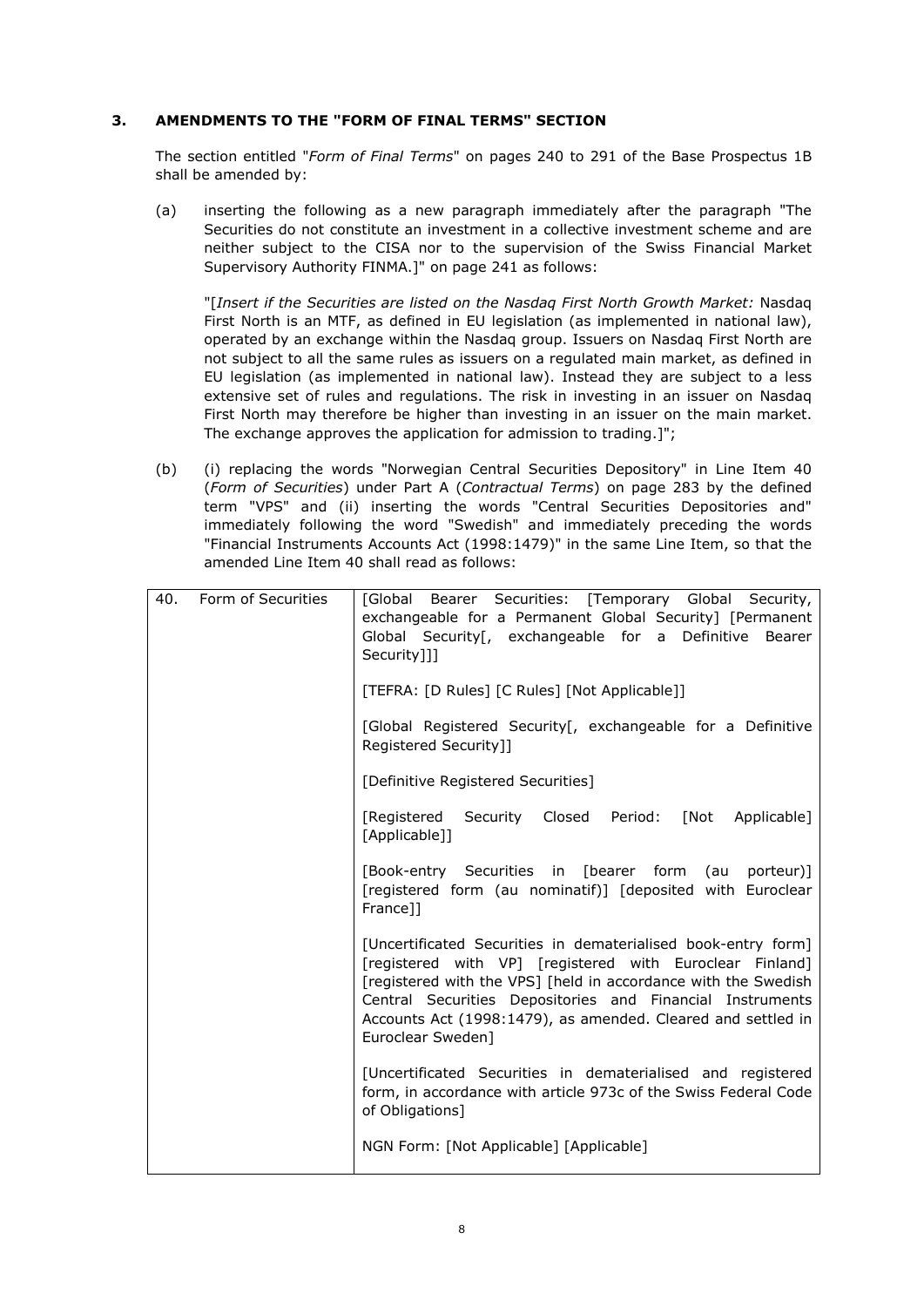| Held under the NSS: [Not Applicable] [Applicable] |
|---------------------------------------------------|
| CGN Form: [Not Applicable] [Applicable]           |

(c) by deleting the information in Line Item 1 (*Listing and Admission to Trading*) under Part B (*Other Information*) on page 286 in its entirety and replacing it with the following:

| 1.<br><b>LISTING</b>                                       | <b>AND</b>     | [Not Applicable]                                                                                                                                                                                                                                                                                                                                                                                                                                                                                                                                                                                                            |
|------------------------------------------------------------|----------------|-----------------------------------------------------------------------------------------------------------------------------------------------------------------------------------------------------------------------------------------------------------------------------------------------------------------------------------------------------------------------------------------------------------------------------------------------------------------------------------------------------------------------------------------------------------------------------------------------------------------------------|
| <b>ADMISSION</b><br><b>TRADING</b>                         | <b>TO</b>      | [Application is expected to be made by the Issuer (or on its<br>behalf) for the Securities to be listed on [the official list] and<br>admitted to trading on the regulated market of the [Irish Stock<br>Exchange plc trading as Euronext Dublin] [Euronext Paris]<br>[Euronext Brussels] [Luxembourg Stock Exchange] [Malta<br>Stock Exchange] [NASDAQ Copenhagen] [NASDAQ Helsinki]<br>[NASDAQ Stockholm] [Oslo Stock Exchange] [NGM Nordic<br>Derivatives Exchange (NDX)] [Borsa Italiana S.p.A.] [Bolsas y<br>Mercados Españoles] [Euronext Lisbon] [Euronext Amsterdam]<br>with effect from $\lceil \bullet \rceil$ .] |
|                                                            |                | [Application is expected to be made by the Issuer (or on its<br>behalf) for the Securities to be listed on [the official list] and<br>admitted to trading on the [SIX Swiss Exchange] [multilateral<br>trading facility of [EuroTLX SIM S.p.A.][Nasdaq First North<br>Growth Market] [NGM Nordic MTF]], which is not a regulated<br>market, with effect from [.].]                                                                                                                                                                                                                                                          |
|                                                            |                | [The Tranche [•] Securities were [admitted to trading] on [the<br>Irish Stock Exchange plc trading as Euronext Dublin] [Euronext<br>Paris] [Euronext Brussels] [Luxembourg Stock Exchange]<br>[Malta Stock Exchange] [NASDAQ Copenhagen] [NASDAQ<br>Helsinki] [NASDAQ Stockholm] [Oslo Stock Exchange] [NGM<br>Nordic Derivatives Exchange (NDX)] [Borsa Italiana S.p.A.]<br>[Bolsas y Mercados Españoles] [Euronext Lisbon] [Euronext<br>Amsterdam] [SIX Swiss Exchange] [multilateral trading facility<br>of [EuroTLX SIM S.p.A.] [Nasdaq First North Growth Market]<br>[NGM Nordic MTF]] on or around [ $\bullet$ ].]    |
|                                                            |                | [The Securities shall not be fungible with the Tranche [.]<br>Securities until such time as the Securities are listed and<br>admitted to trading as indicated above.]                                                                                                                                                                                                                                                                                                                                                                                                                                                       |
| [Estimate<br>expenses related to<br>admission<br>trading:] | of total<br>to | [•] [Not Applicable]                                                                                                                                                                                                                                                                                                                                                                                                                                                                                                                                                                                                        |

Investors should be aware of their rights under Regulation 52 of the Irish Prospectus Regulations. Investors who have agreed to purchase or subscribe for Securities before this Prospectus Supplement was published have the right, exercisable within two working days after the date on which this Prospectus Supplement is published, to withdraw their acceptances. This right is exercisable up to, and including 10 December 2019. Investors should contact the distributor from